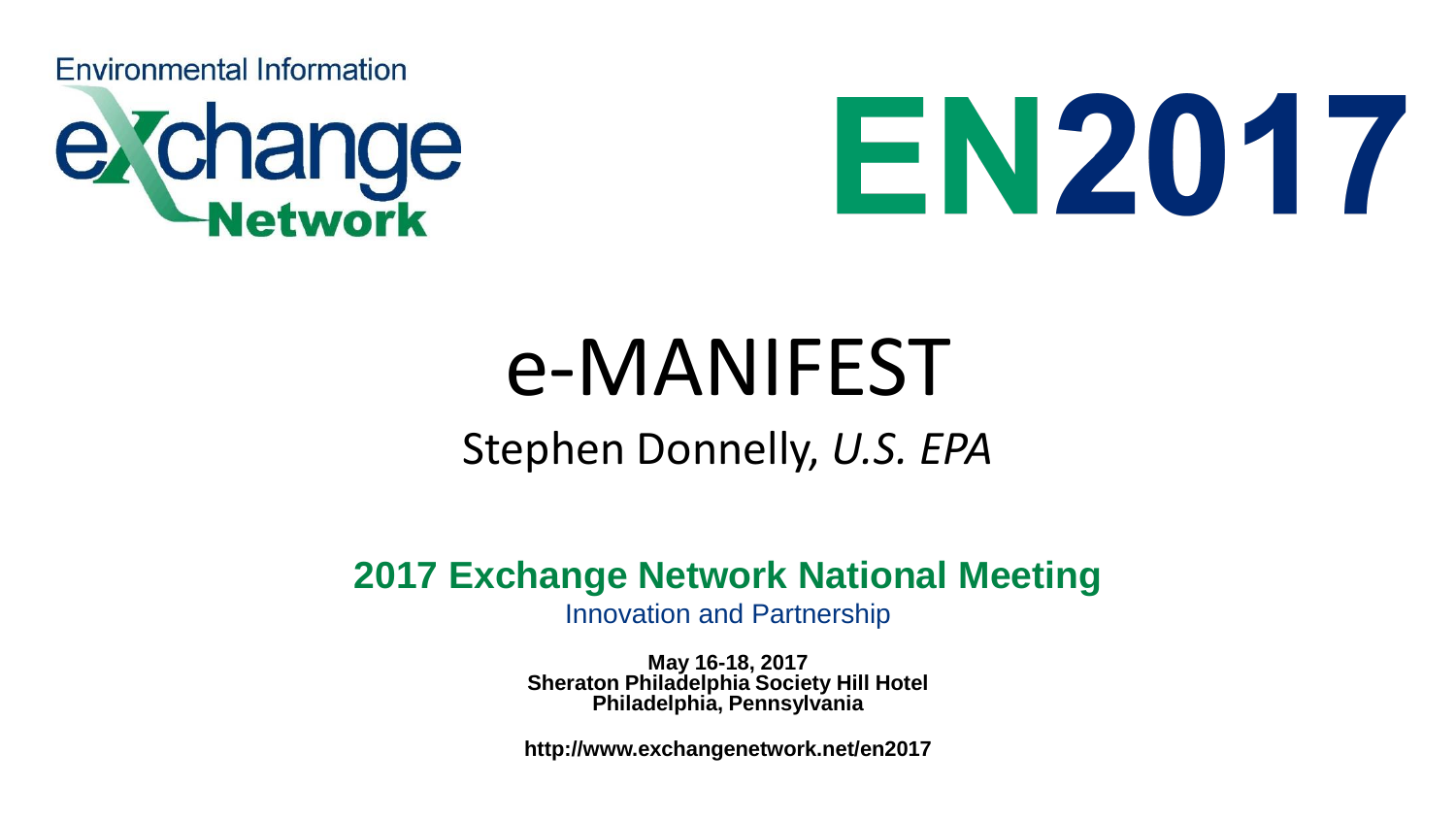# **ABSTRACT**

This session will discuss e-Manifest system development, rule, communications efforts as well as update industry, states and regions on frequently asked questions surrounding the launch e-Manifest.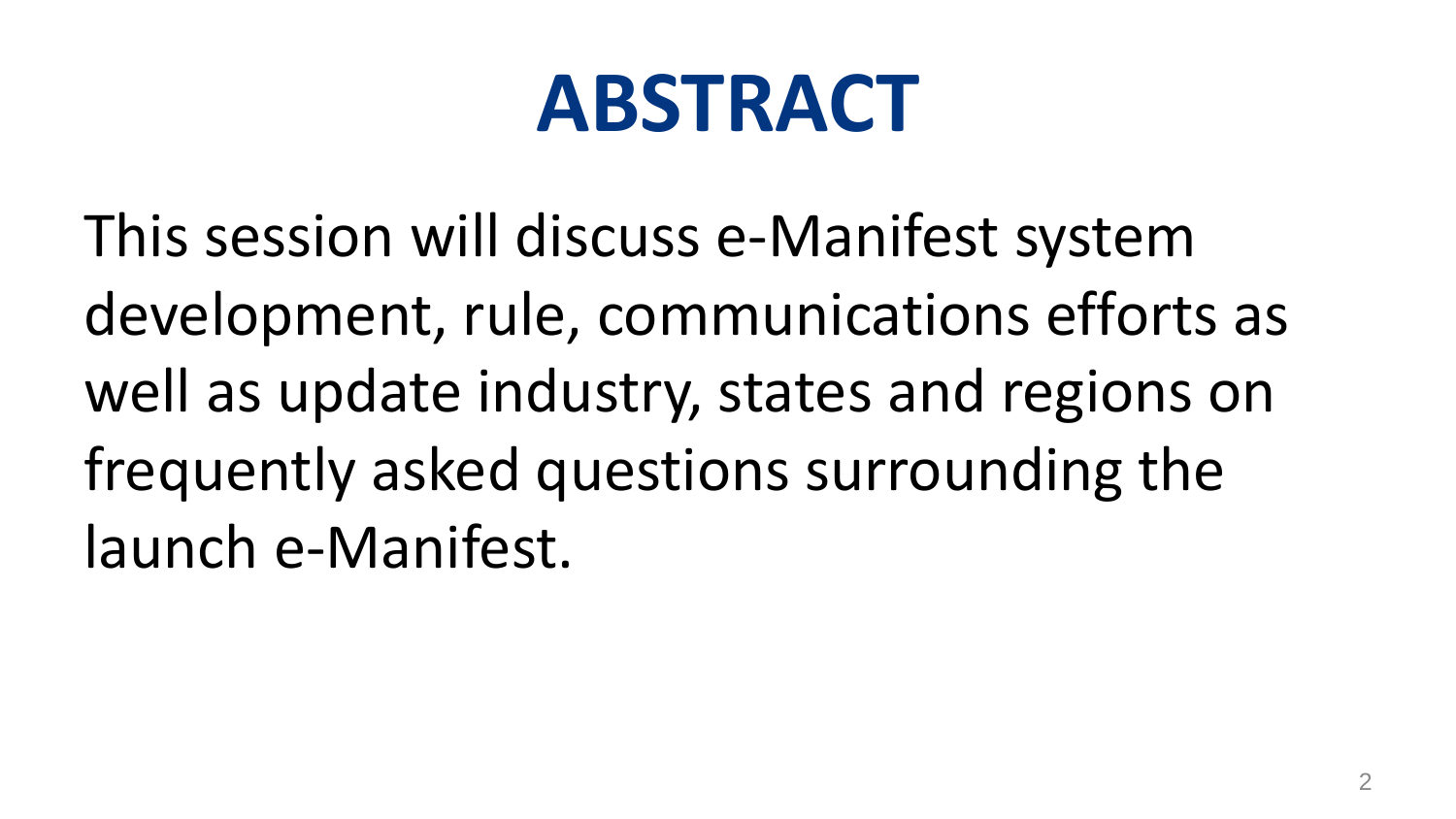### **Overview**

- The Electronic Hazardous Waste Manifest System (e-Manifest) is a new system that allows
	- Industry Hazardous Waste Handlers to submit Uniform Hazardous Waste Manifest Forms, either electronically or on paper, to EPA
	- States/Regions to retrieve the collected manifest data electronically
- E-Enterprise and e-Manifest
	- To optimize limited resources, e-Manifest will leverage shared services from other systems under e-Enterprise including: Resource Conservation and Recovery Act Information System (RCRAInfo),Central Data Exchange (CDX) and efficient solutions for electronic signatures
	- Both E-Enterprise and e-Manifest align with Administrator's "Cooperative Federalism" Vision for effective partnerships with states and tribes

#### **Anticipated Result**

EPA estimates the national e-Manifest system will ultimately reduce the burden associated with preparing shipping manifests by 300,000 to 700,000 hours and result in cost savings of more than \$90 million per year for states and industry.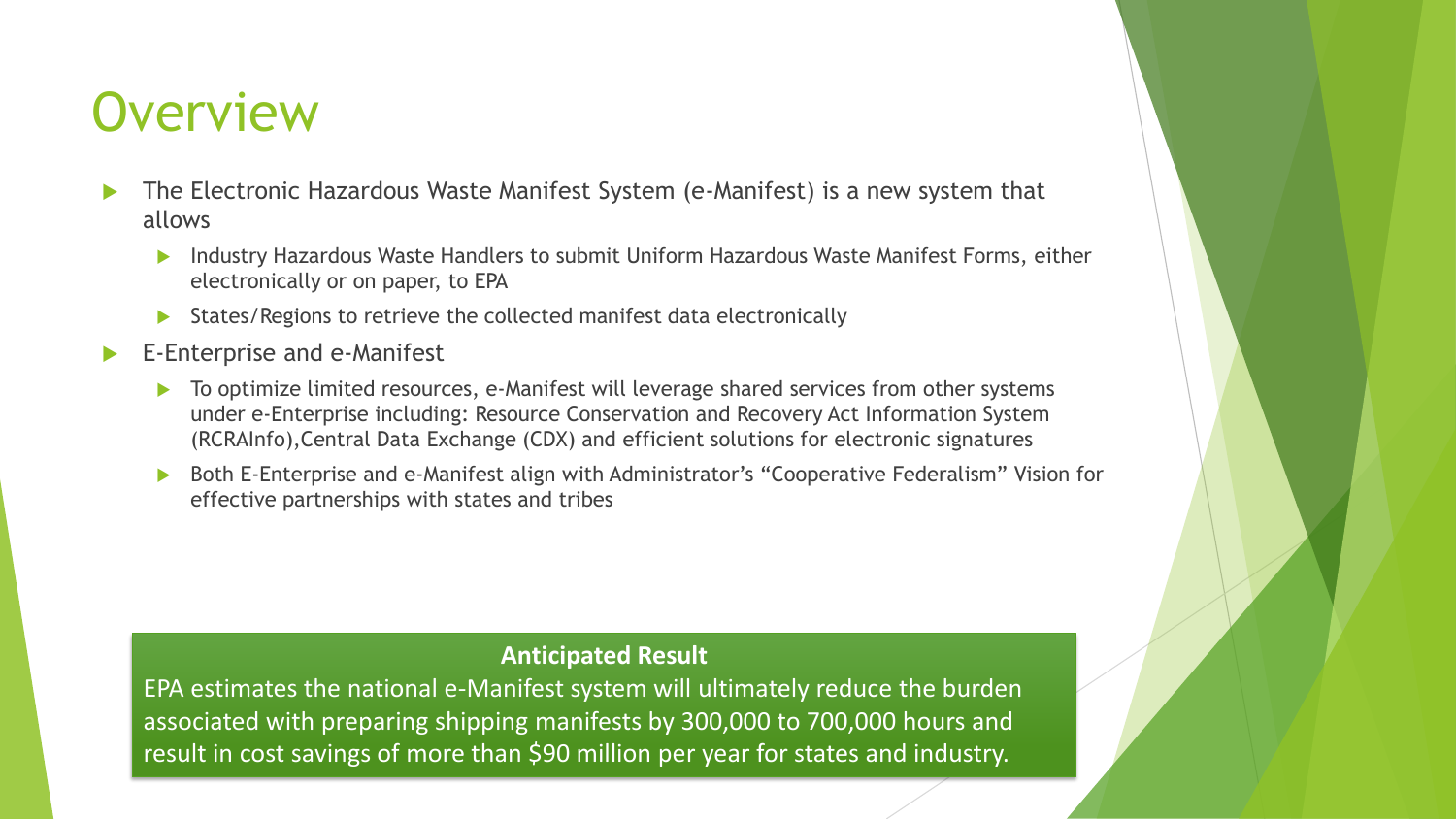# e-Manifest is a Multi-Faceted Project

### System development

- **Fall 2016 to Early 2017** Development and release of Phase 1 of e-Manifest. Web application, user administration and services.
- **Early 2017 to June 2017** Testing and refinement of Phase 1, with deployment to the pre-production environment for further user testing planned for June 2017. EPA will be requesting testers on a rolling basis as part of the usercentered design strategy.
- **July 2017 to Spring 2018**  Testing and refinement of pre-launch system.

### Regulatory development

- One Year rule authorized use of electronic manifests, 2/14
- User Fee rule sets methodology for user fees
- Expect to issue final rule in December 2017

### ▶ e-Manifest Advisory Board

- $\blacktriangleright$  First meeting in 1/2017
- Next meeting 9/2017

### Stakeholder Engagement Plan

**Ensures stakeholders are prepared for transition**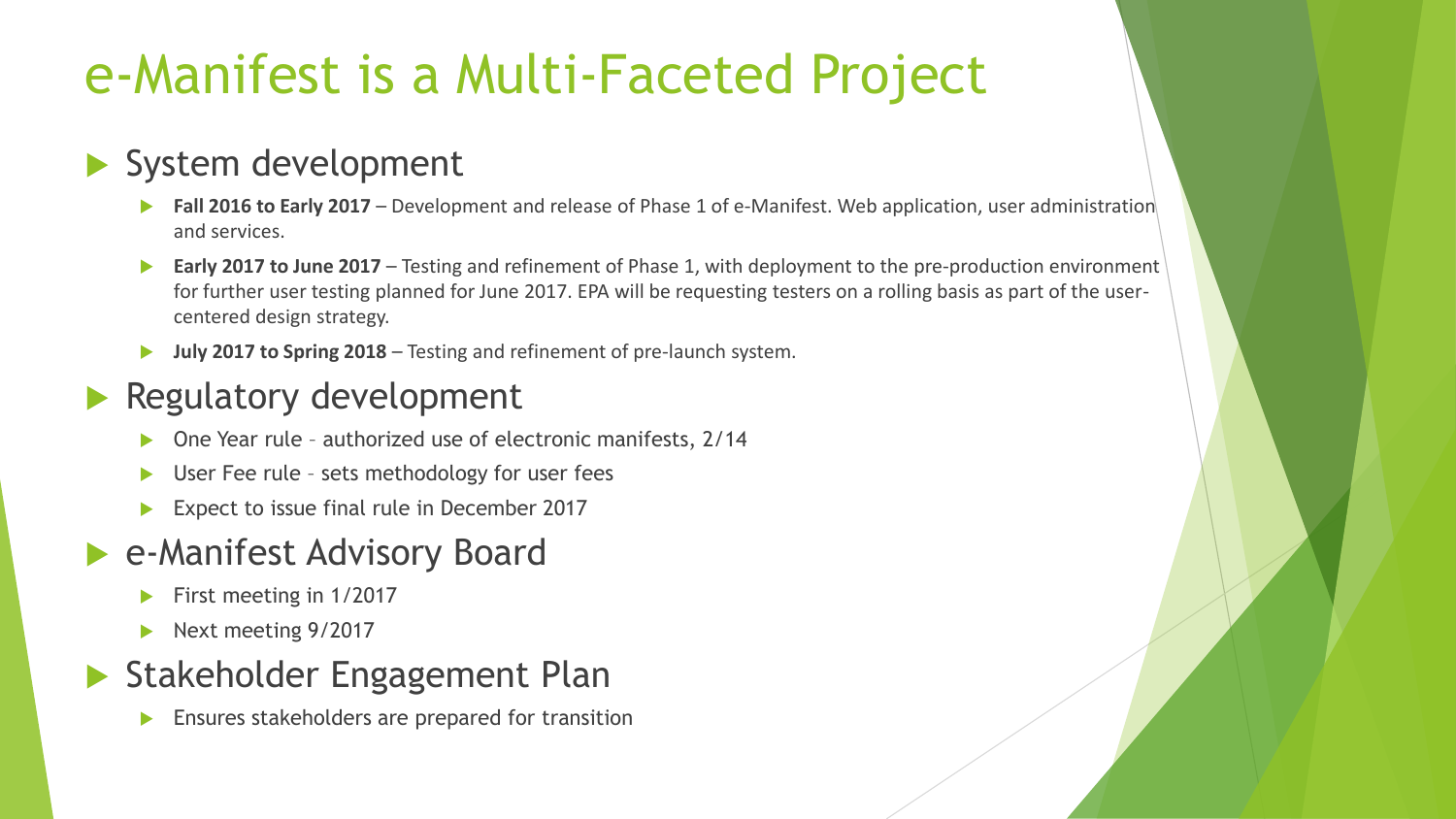## e-Manifest System – Conceptual Model

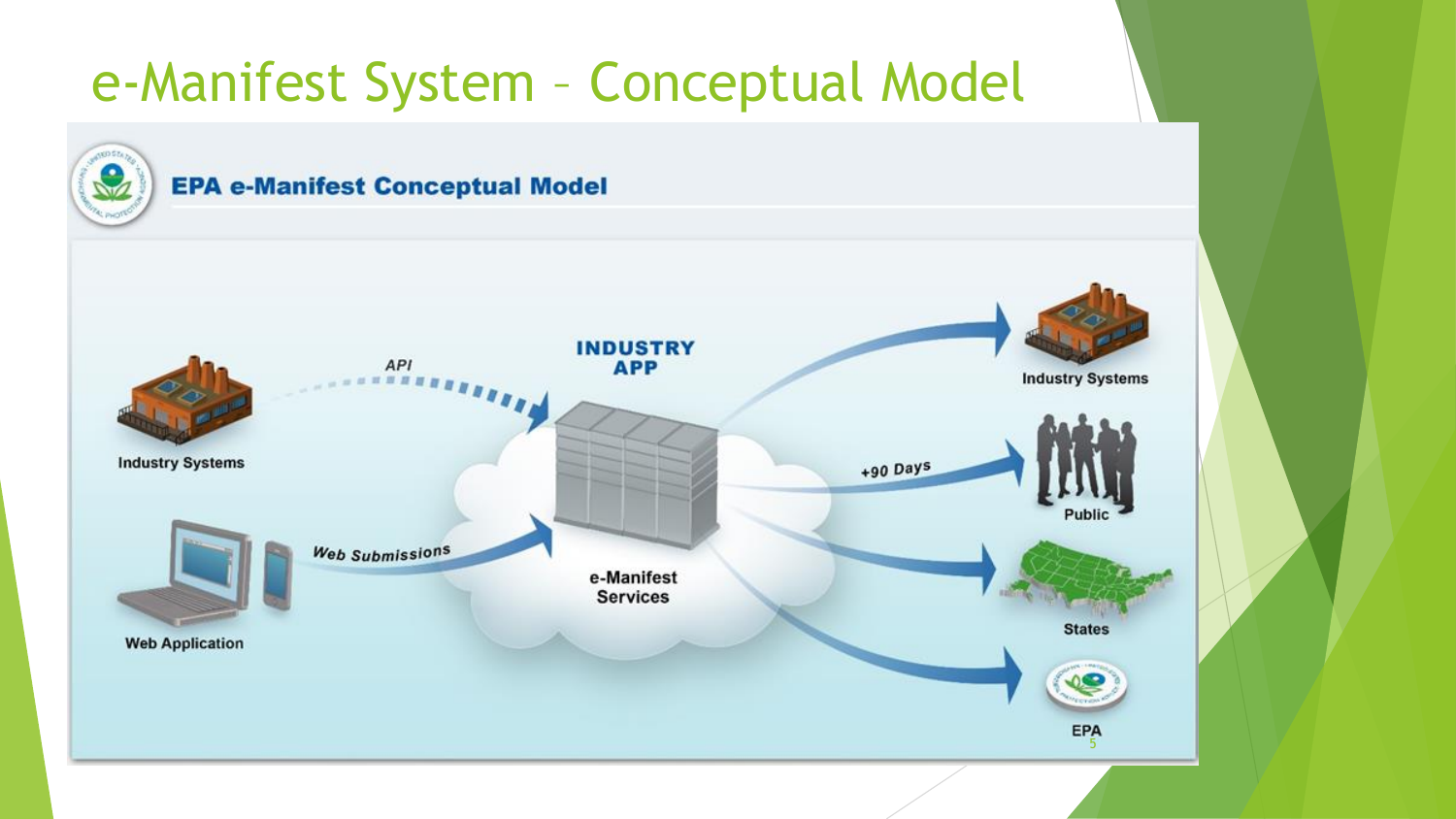# Outreach and Next Steps

#### **Outreach**

- Submit input/questions to [eManifest@epa.gov](mailto:eManifest@epa.gov)
- [To subscribe to the ListServ send a blank message to: eManifest](mailto:eManifest-subscribe@lists.epa.gov)subscribe@lists.epa.gov
- Monthly demonstration webinars starting 4/26
- **Dear Testing** 
	- To test visit: [https://test.epacdx.net](https://test.epacdx.net/)
	- In order to access the test environment, all users will be required to set up a test account on EPA's Central Data Exchange (CDX).
	- A detailed guide is available at<https://github.com/USEPA/e-manifest/tree/master/Reference>
- **Advisory Board**
- Next Steps
	- $\blacktriangleright$  Tell us what is missing
	- **Tell us what you need**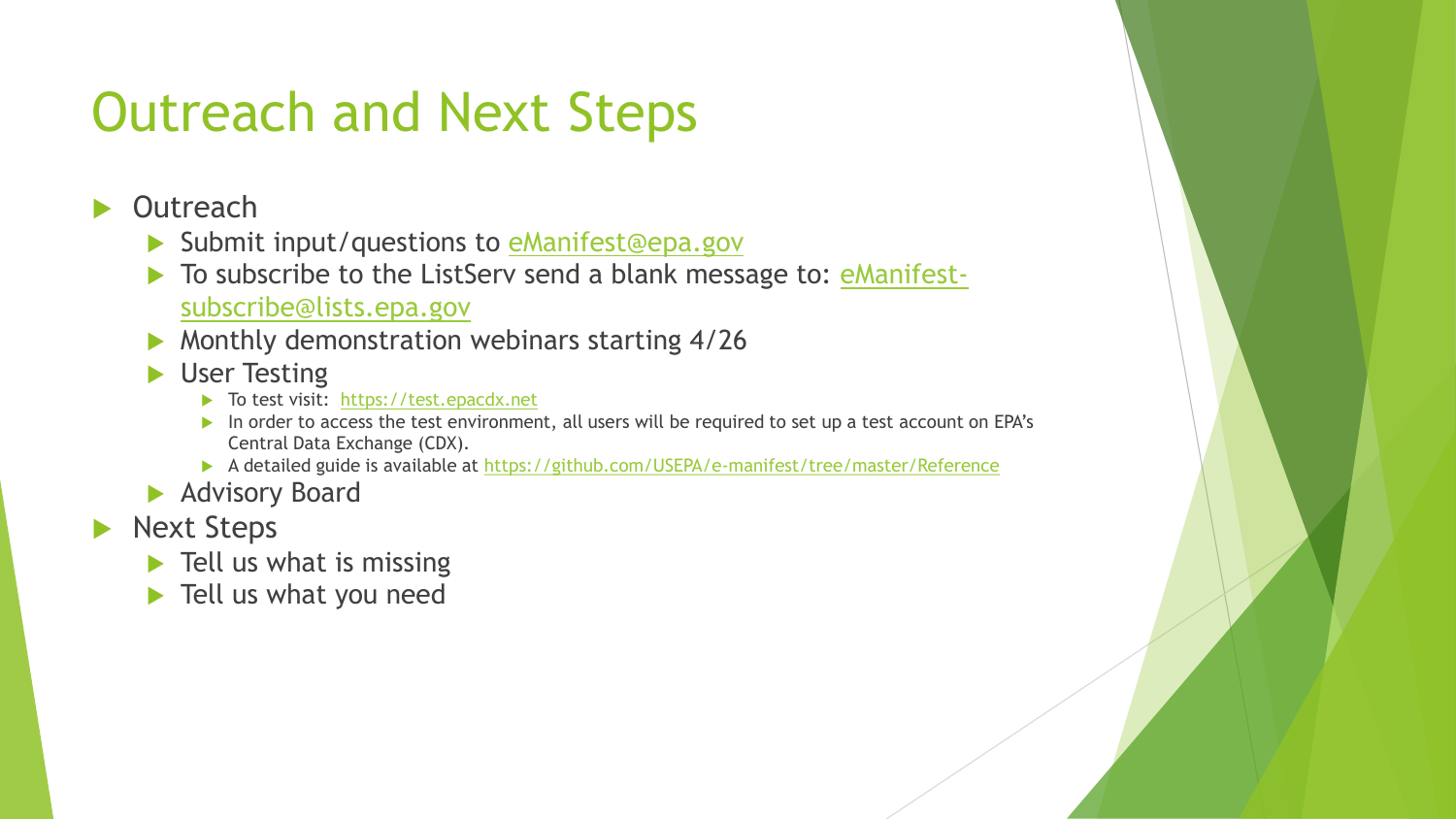# e-Manifest

Impacts on Industry and States/Regions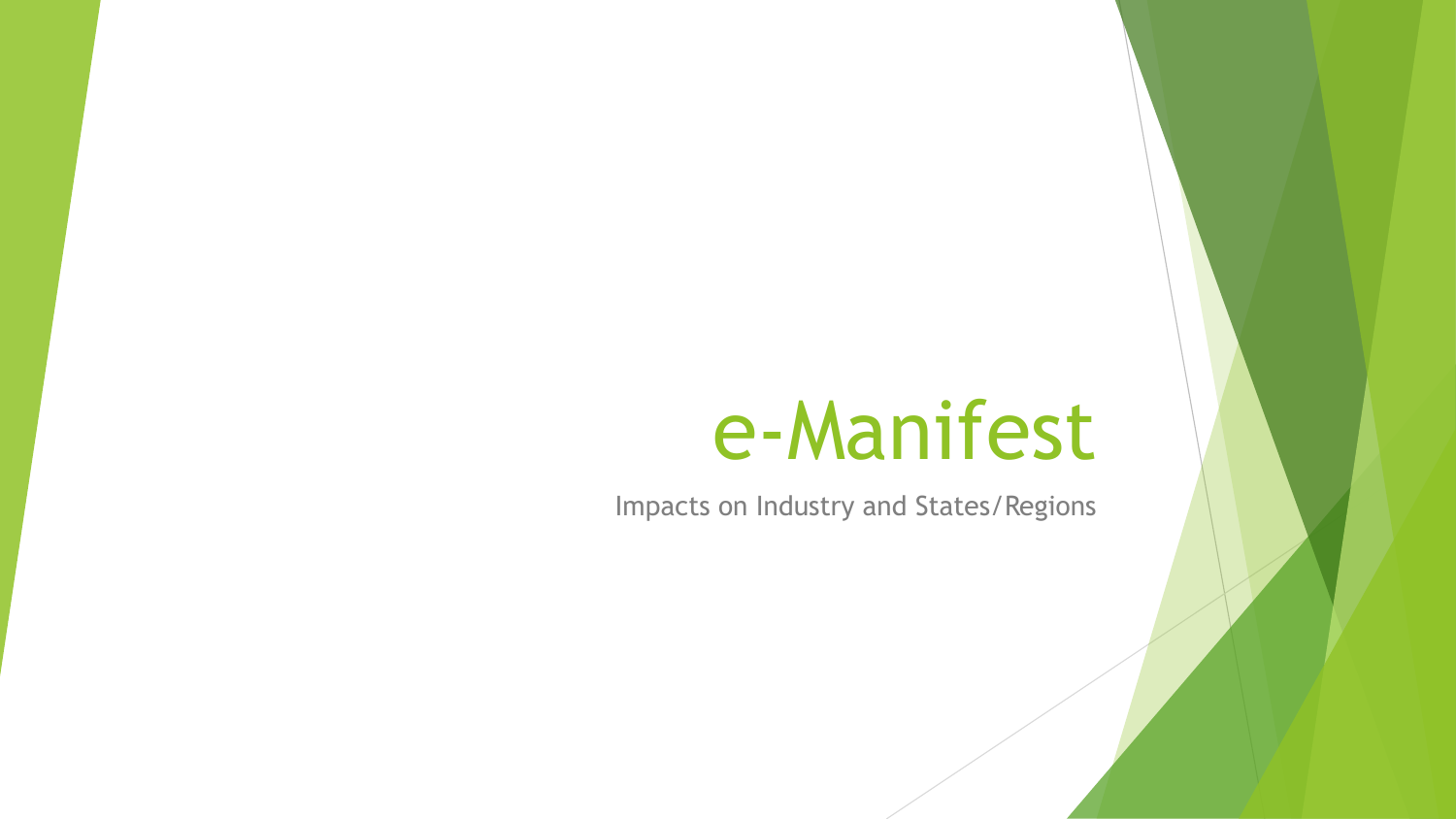### Key Impacts on Industry and States/Regions

- **User Registration**
- Manifest Access
	- Electronic Manifests
	- **Paper Manifests**
	- Corrected Manifests
- State-specific Waste Codes
- Non-Hazardous Wastes
- State Fee Collections
- Unknown Handler IDs (Emergency, Temporary, and New)
- State/Region Data Sharing MOUs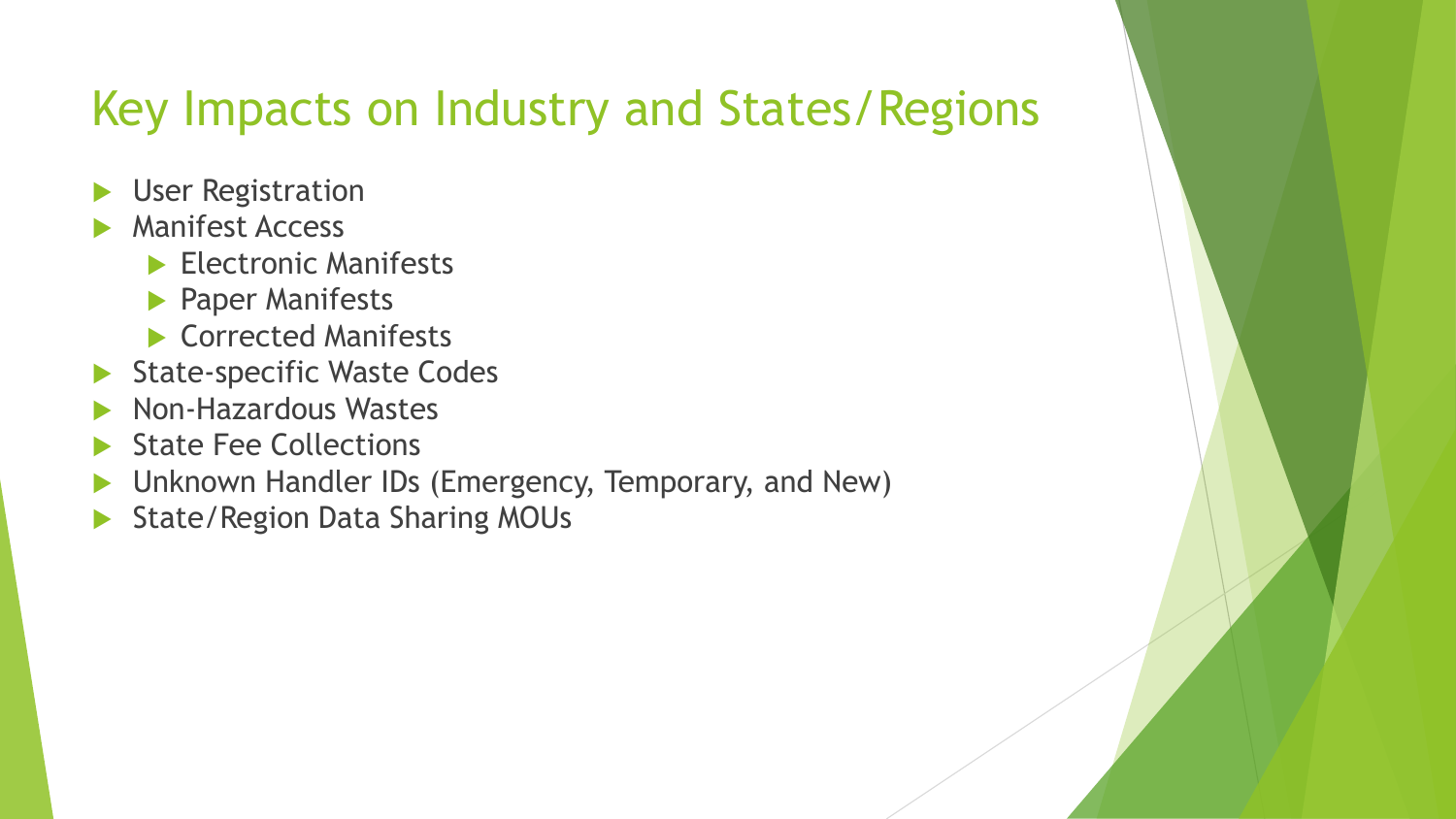# Role of Regions & States

- e-Manifest will offer new opportunities:
	- ▶ 1<sup>st</sup> time collection of complete manifest data for all of nation,
	- ▶ 1<sup>st</sup> time opportunity for remote inspection of manifests for compliance,
	- System will soon become tool for biennial reporting of waste receipts.
- Regions and states will have to take action to prepare for e-Manifest:
	- All manifests will go to EPA; states will no longer receive manifests, unless they wish to continue to collect generator copies of paper manifests
	- States need to adopt One Year Rule if they wish to enforce e-Manifest and user fee rule provisions for consistency with EPA
	- States with existing manifest tracking programs need to prepare their systems to receive data directly from e-Manifest
- Regions and States can assist in transition by training agency and state personnel in use of system.
	- Discuss and monitor progress
	- Prioritize state adoption and authorization for e-Manifest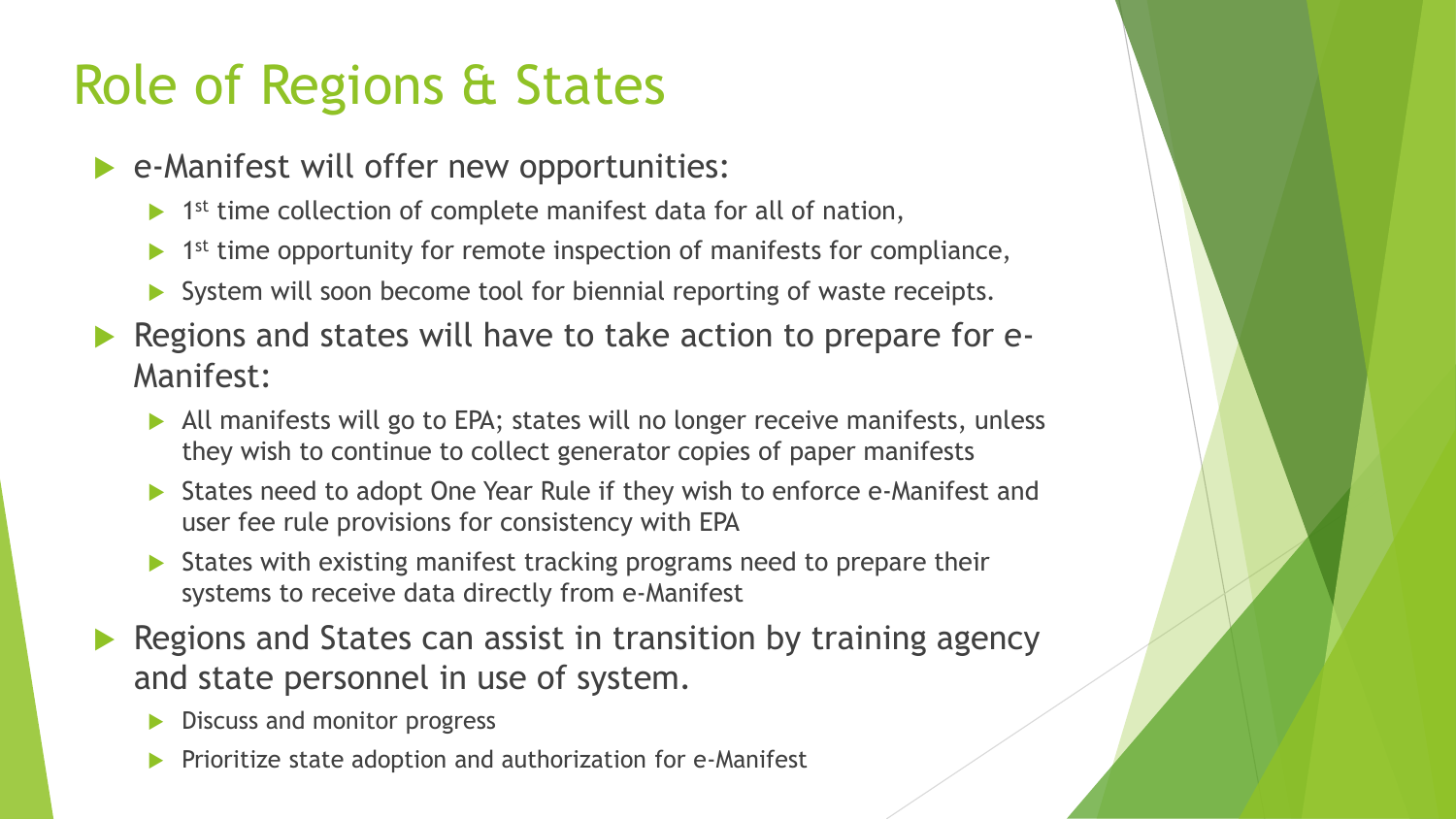# Role of Industry Partners

- e-Manifest will offer new opportunities:
	- ▶ 1<sup>st</sup> time unified manifest creation and submission process nation-wide,
	- $\blacktriangleright$  1<sup>st</sup> time single system for compliance with manifesting regulations,
	- The ability to access manifests from a central warehouse.
- Industry Partners will have to take action to prepare for e-Manifest:
	- All manifests will go to EPA; states will no longer receive manifests, unless they wish to continue to collect generator copies of paper manifests
	- ▶ States with existing manifest tracking programs need to prepare their systems to receive data directly from e-Manifest
- **Industry Partners can assist in transition by participating in** training from states and agencies.
	- $\blacktriangleright$  Provide constructive feedback
	- Working to update their system to integrate electronically with e-Manifest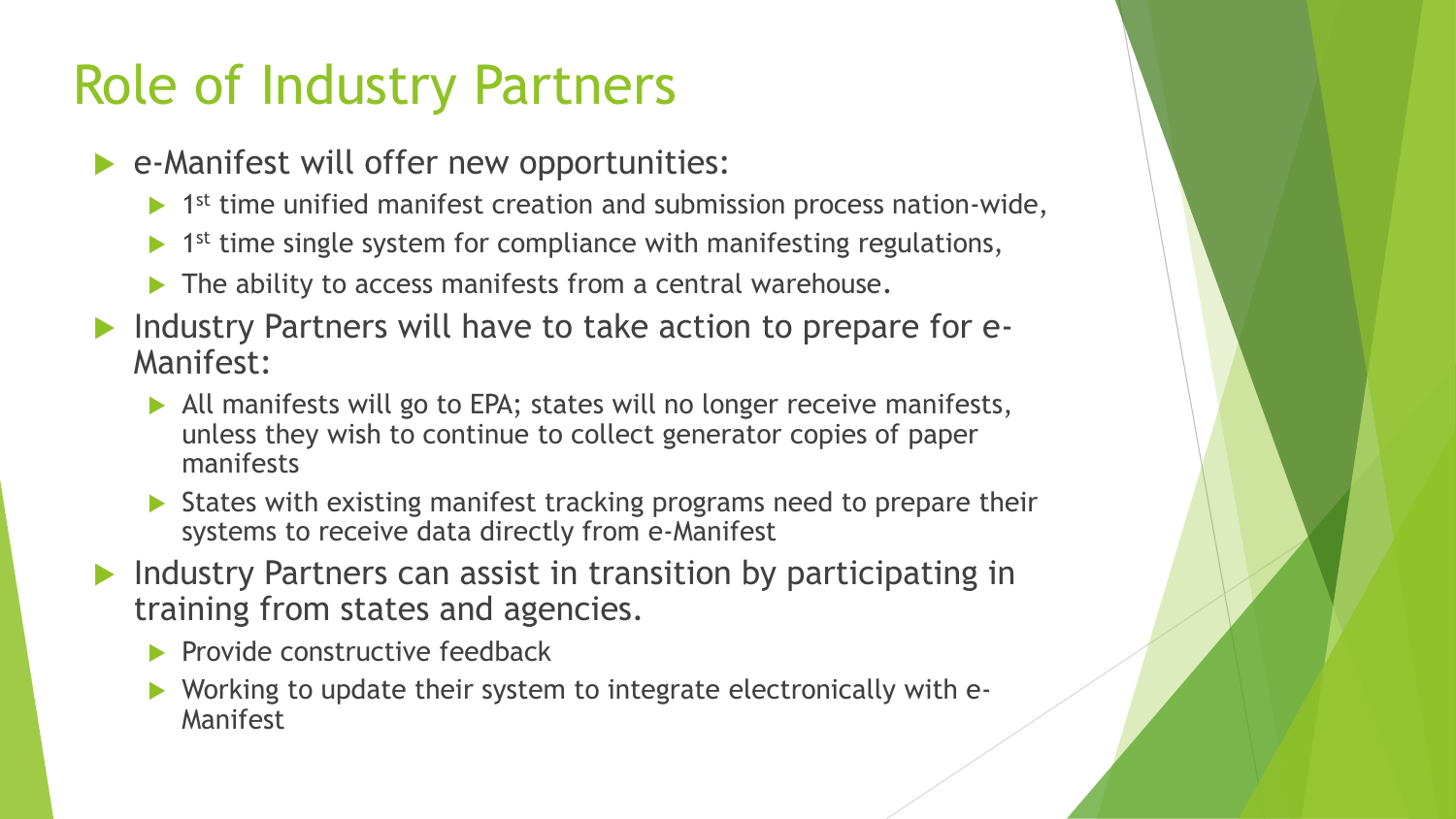## Impacts: User Registration

#### **Current Solution**

- State/Regions will use the RCRAInfo system to view and manage user accounts associated with their State/Region
- Only users registered in the CDX-based Network Authentication and Authorization System (NAAS) with access to e-Manifest will be allowed access to the e-Manifest application and data submission/retrieval Advanced Programmer Interfaces (APIs)
- Industry Partners will use the RCRAInfo system to view and manage user accounts associated with their organization
	- Who can create and sign manifests?
	- Who can update manifests that have been created?
	- With whom can manifests be shared?
- ▶ Only users registered in the CDX-based Network Authentication and Authorization System (NAAS) with access to e-Manifest will be allowed access to the e-Manifest application and data submission/retrieval Advanced Programmer Interfaces (APIs)

#### **Requirements imposed on Industry**

- Industry Partners will need to register users to use e-Manifest with the CDX NAAS
- Industry Partners will need to maintain user accounts over time, including ensuring that lists of users associated with their organization, old accounts are deactivated, and the list of users with whom manifests can be shared is up-to-date

#### **Requirements imposed on States/Regions**

- States/Regions will need to register users to use e-Manifest with the CDX NAAS
- States/Regions will need to maintain user accounts over time, including ensuring that lists of users associated with their State/Region are correct and old accounts are deactivated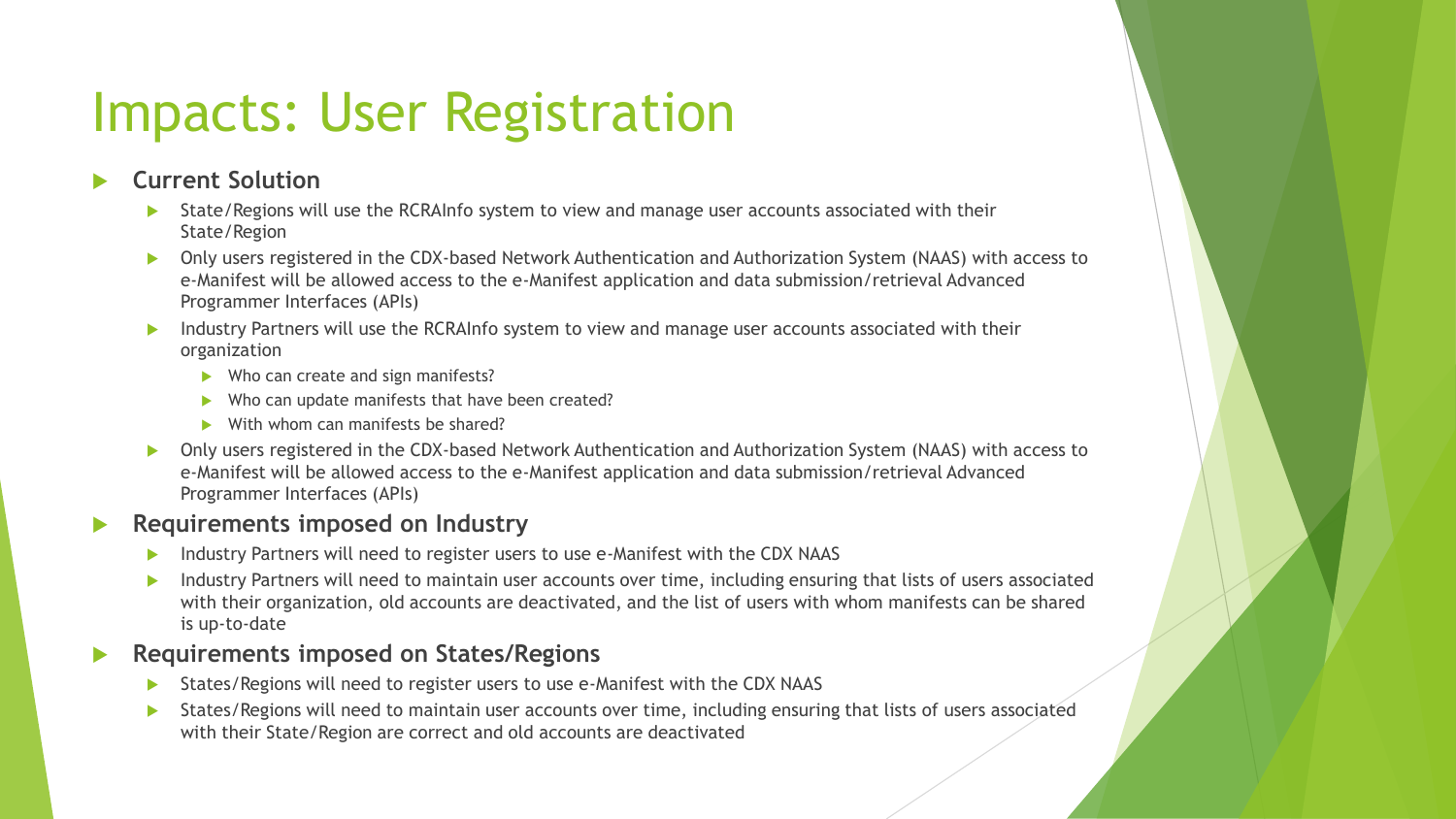### Impacts: Manifest Access – Electronic Manifests

#### **Current Solution**

- State/Regional systems can access (and make corrections to) electronic manifest via the web application or API
- ▶ Data retrieved by these services can be filtered by various criteria
	- $\blacktriangleright$  Specific manifest number to retrieve specific manifests
	- Date ranges to retrieve manifests submitted within a specific timeframe
	- Handler IDs to retrieve manifests specific to a given generator, transporter, or handler
	- Other filters may be added in the future based on feedback from states
- Industry Partners can create, access, correct, and submit electronic manifest via the web application or API, depending on the user's specific role
	- Generators can create, update, sign, and submit generator copies
	- Transporters can retrieve generator and transporter copies, update, sign, and submit transporter copies
	- TSDFs can create, update, sign, and submit TSDF copies
	- All users belonging to organizations associated with a manifest can retrieve manifests based on Manifest Numbers, Date Ranges, and Handler IDs
	- ▶ Other filters may be added in the future based on feedback from states

#### **Requirements imposed on Industry**

- If Industry Partners want to submit, copy, update, or manipulate data within their own systems, they will be required to develop new or update existing systems to pull manifest data from the e-Manifest system based on their local requirements
- Industry Partners are responsible for any internal management of manifest data; EPA is simply a collector and distributor of manifest data as it was reported by handlers
- **Requirements imposed on States/Regions**
	- If states want to copy, update, or manipulate data within their own systems, they will be required to develop new or update existing systems to pull manifest data from the e-Manifest system based on their local requirements
	- States are responsible for any state processing of manifest data. The EPA is simply a collector and distributor of raw manifest data as it was reported by the handlers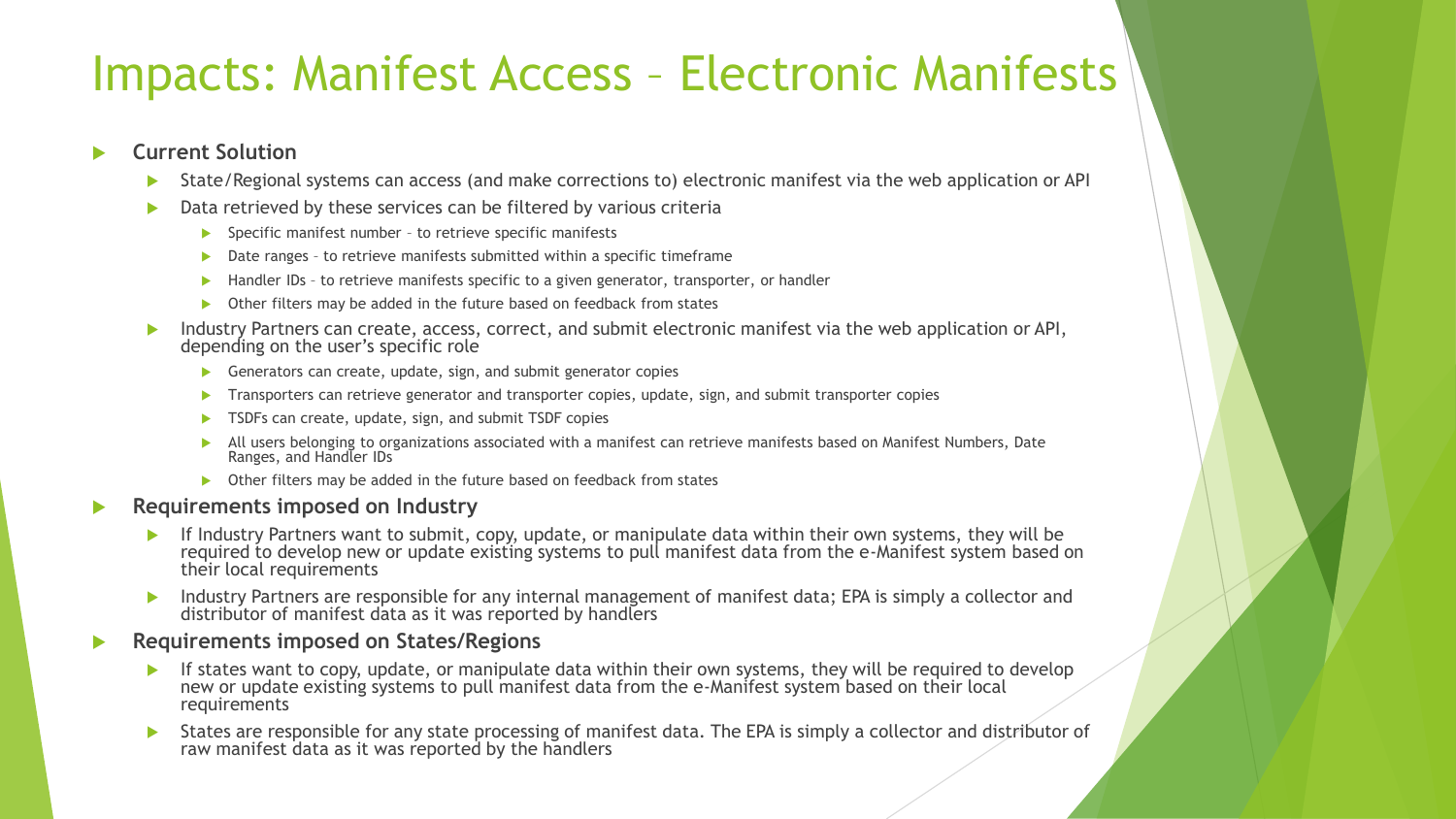### Impacts: Manifest Access – Paper Manifests

#### **Current Solution**

- All paper manifests received by EPA will be scanned to create an electronic image of the paper received
- EPA will extract the data from paper manifests and enter it into the e-Manifest system
- **Industry Partners and States/Regions can obtain (and correct) paper manifest data via the web** application or API
- Industry Partners and States/Regions can download the scanned image files of the paper received by EPA
- Image retrieval will be handled on a manifest-by-manifest basis

#### **Requirements imposed on Industry**

- If Industry Partners want to simply view images on the web, they can use the e-Manifest Web System to do so
- Industry Partners would need to include specific functions within their systems to pull manifest paper images

#### **Requirements imposed on States/Regions**

- If states want to simply view images on the web, they can use the e-Manifest Web System to do so
- States would need to include specific functions within their systems to pull manifest paper images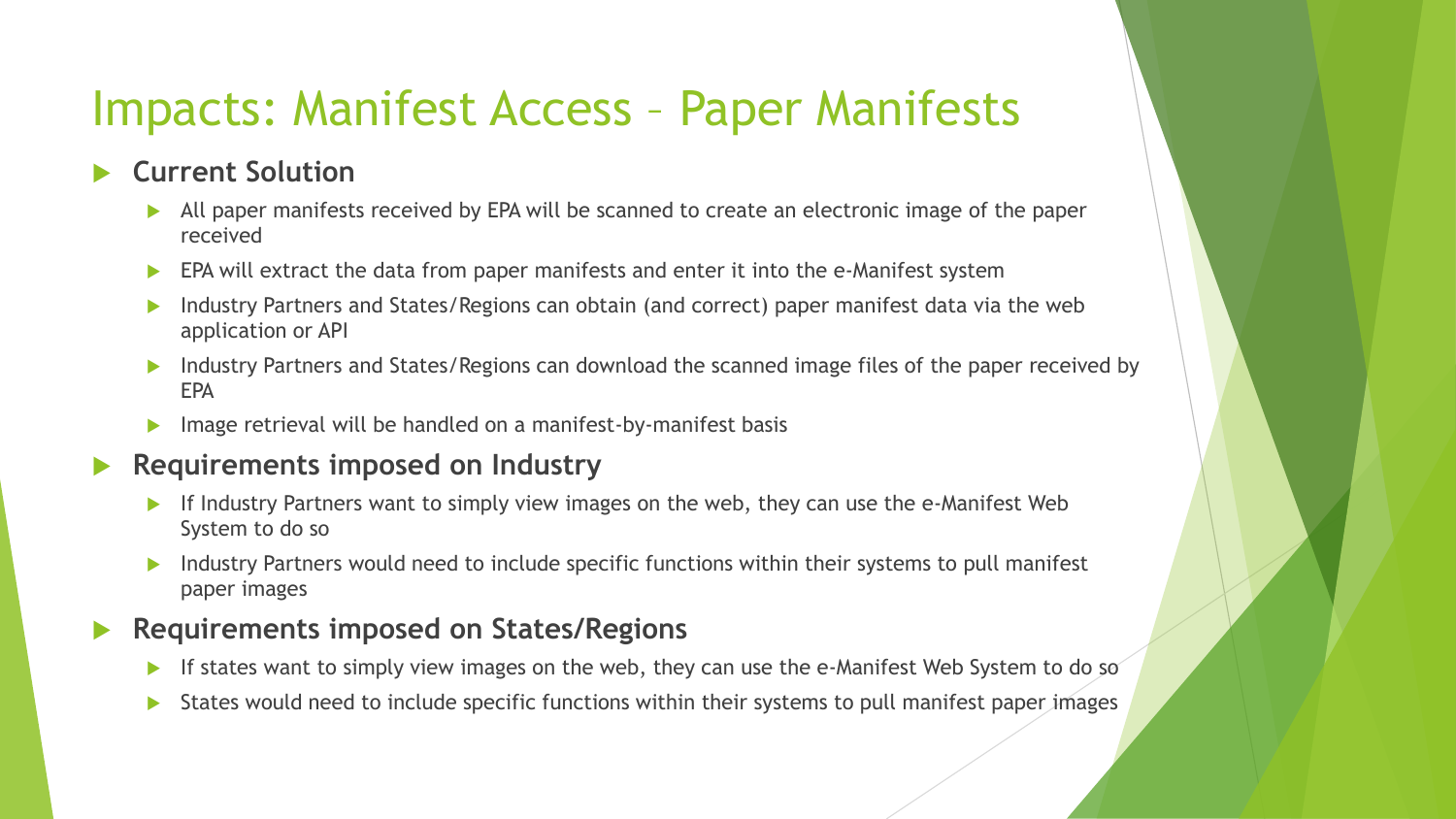## Impacts: Manifest Access – Corrections

#### **Current Solution**

- As corrections to existing manifests are received, they will be processed as new versions of an existing manifest. Corrections made post-receipt will not amend completed manifests, but merely update the data records.
- Industry Partners and States/Regions can obtain corrected manifest data using web application or APIs
- ▶ When requesting manifests, they can filter on only manifests with a new version(s) available
- ▶ Corrected paper submissions will follow the same processes previously described
- ▶ There is no time limit for correcting manifest data. Any interested person may enter a correction, with notice provided to other interested persons.

#### **Requirements imposed on Industry**

Industry partners using APIs will need to include specific functions within their systems to collate corrected manifest data

#### **Requirements imposed on States/Regions**

 States/Regions using APIs will need to include specific functions within their systems to collate corrected manifest data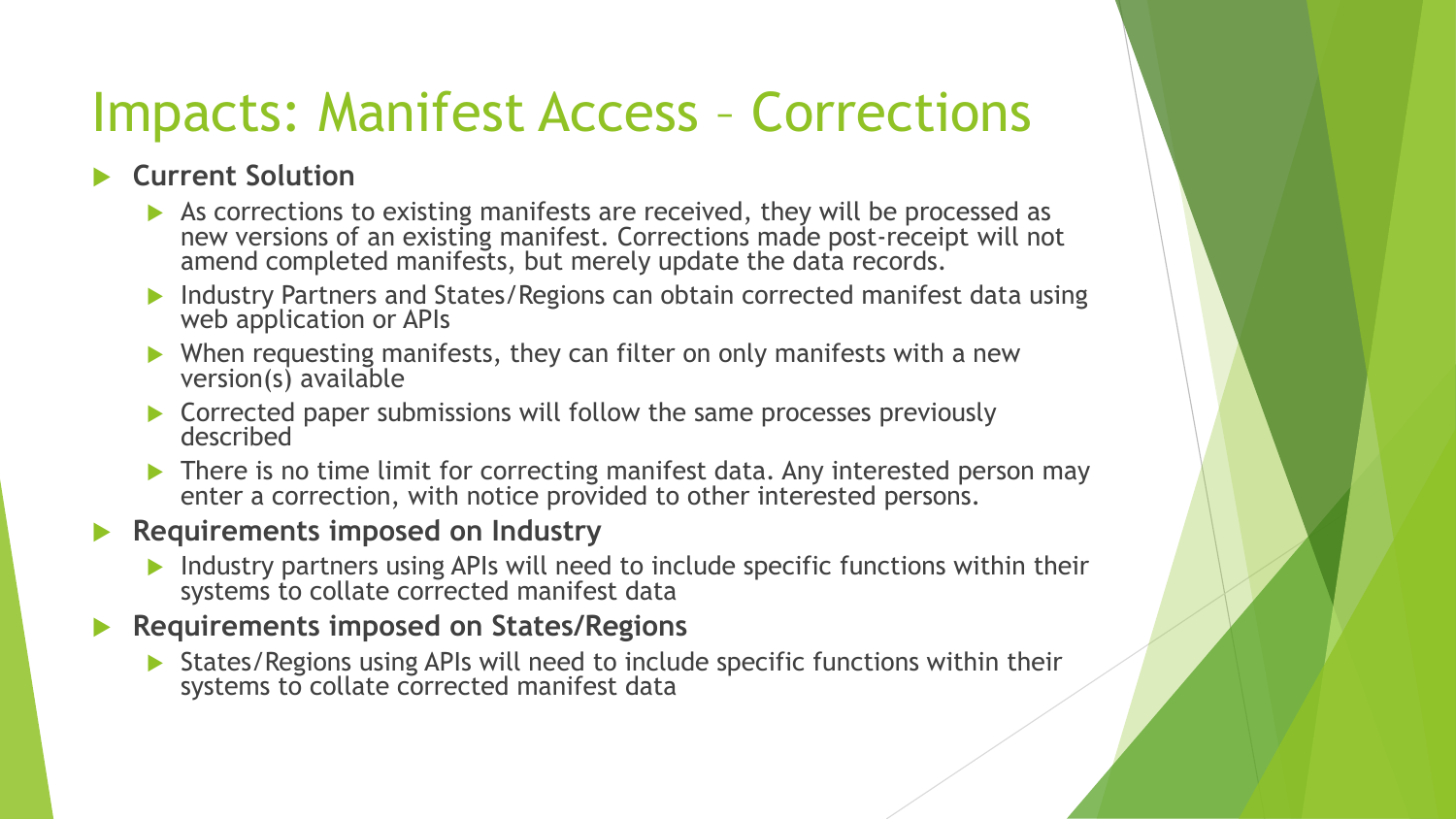### Impacts: State Specific Hazardous Waste Codes

### **Current Solution**

- e-Manifest will include state specific waste codes that are defined and maintained by the States and Regions
- ▶ When completing a manifest, an industry user will be able to select state waste codes specific to the state locations of the generator and/or TSDF address on file with EPA
- ▶ RCRAInfo is being updated to include a Web-based User Interface that allows authorized state users to create a list of state specific waste codes for their state
- State specific waste codes will include valid date ranges during which the waste code is allowed to be used on manifests
- As manifests are submitted, waste codes that do not match a Federal Hazardous Waste Code will be checked against appropriate state specific waste codes for that date
- **Requirements imposed on Industry**
	- If required State-specific waste codes are missing, Industry Partners will need to contact the state to obtain information on how to characterize the waste

### **Requirements imposed on States/Regions**

States will be required to regularly manage and maintain their state specific waste code lists in RCRAInfo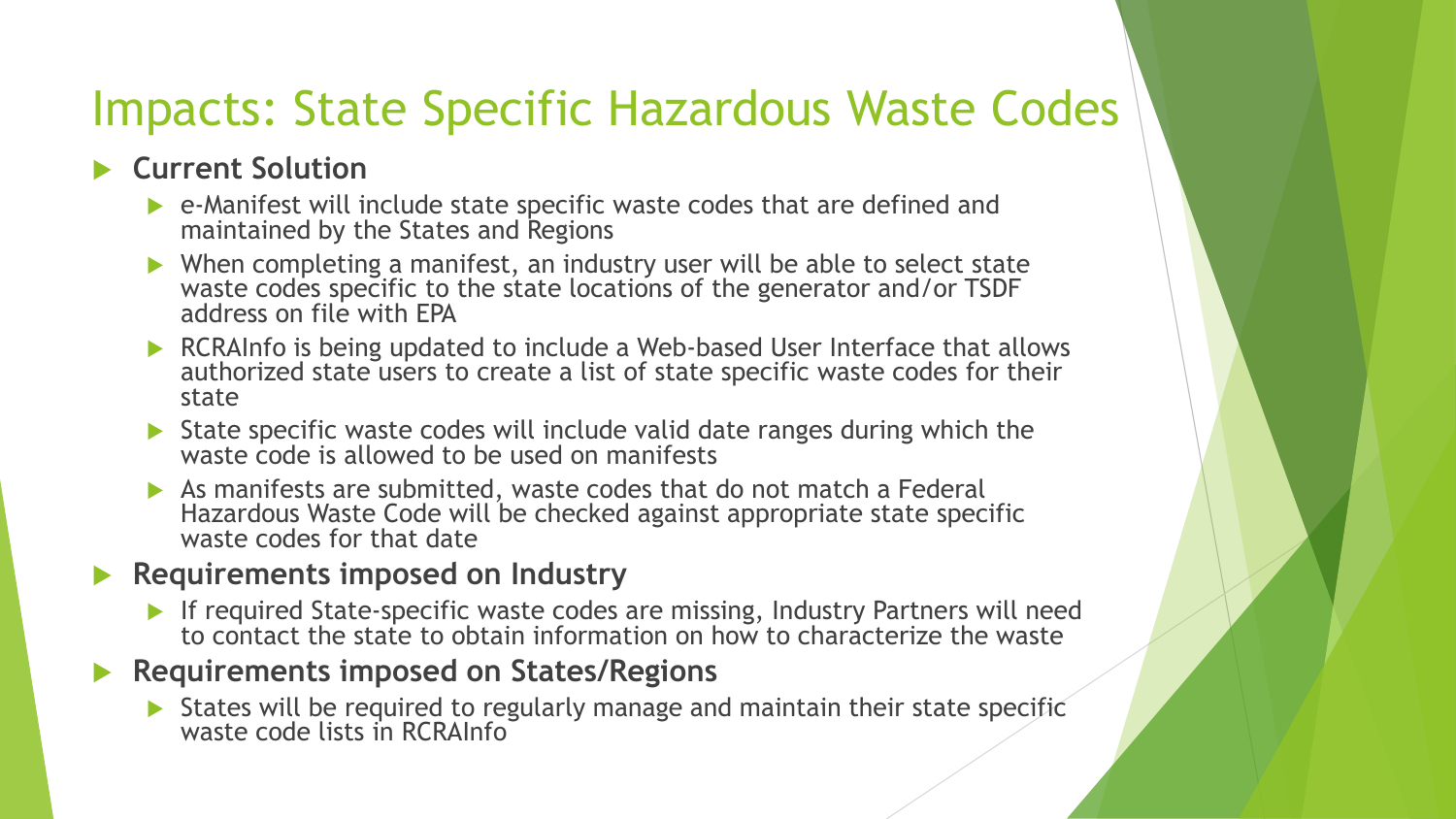### Impacts: Non-Hazardous Wastes

#### **Current Solution**

- e-Manifest will allow for the listing of non-hazardous wastes on paper and electronic manifests
- e-Manifest will store the information, but will not validate the data beyond basic validation to ensure the data is submitted in a proper format
- States/Regions will receive non-hazardous waste data along with other manifest data

#### **Requirements imposed on Industry**

- Industry Partner systems will need to be able to receive the non-hazardous waste data as part of the manifest data
- **Industry Partner systems will be responsible for all validation and processing of non-hazardous** waste data
- Industry Partners will need to work directly with the appropriate State(s) to obtain corrections to non-hazardous waste data on manifests

#### **Requirements imposed on States/Regions**

- State/Regional systems will need to be able to receive the non-hazardous waste data as part of the manifest data
- State/Regional systems will be responsible for all validation and processing of non-hazardous waste data
- States/Regions will need to work directly with handlers to obtain corrections to non-hazardous waste data on manifests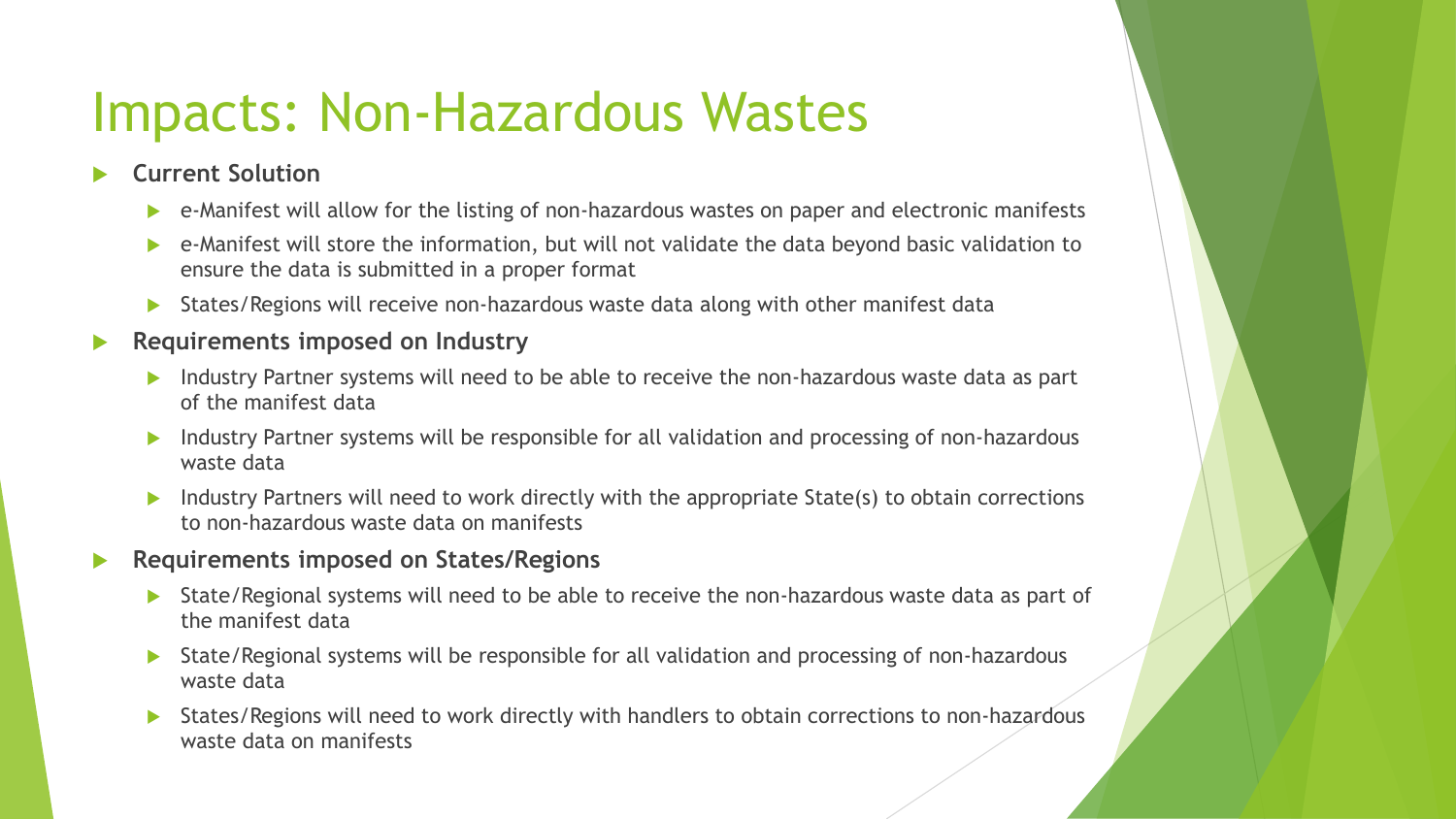# Impact: State Fee Collections

### **Current Solution**

- EPA will not be responsible for collecting or tracking of any state fees
- $\triangleright$  States can impose their own fees once they retrieve manifest data/images to support state data processing and tracking activities conducted in their systems.
- ▶ States should consider if fee changes are appropriate, such as for data entry activities to be conducted by federal system rather than state's system in the e-Manifest system

### **Requirements imposed on Industry**

Industry systems will need to be updated based on specific feedback from the states with respect to the administration of state-specific fees

### **Requirements imposed on States/Regions**

 State systems may need to be updated to use data retrieved from e-Manifest in levying state-specific fees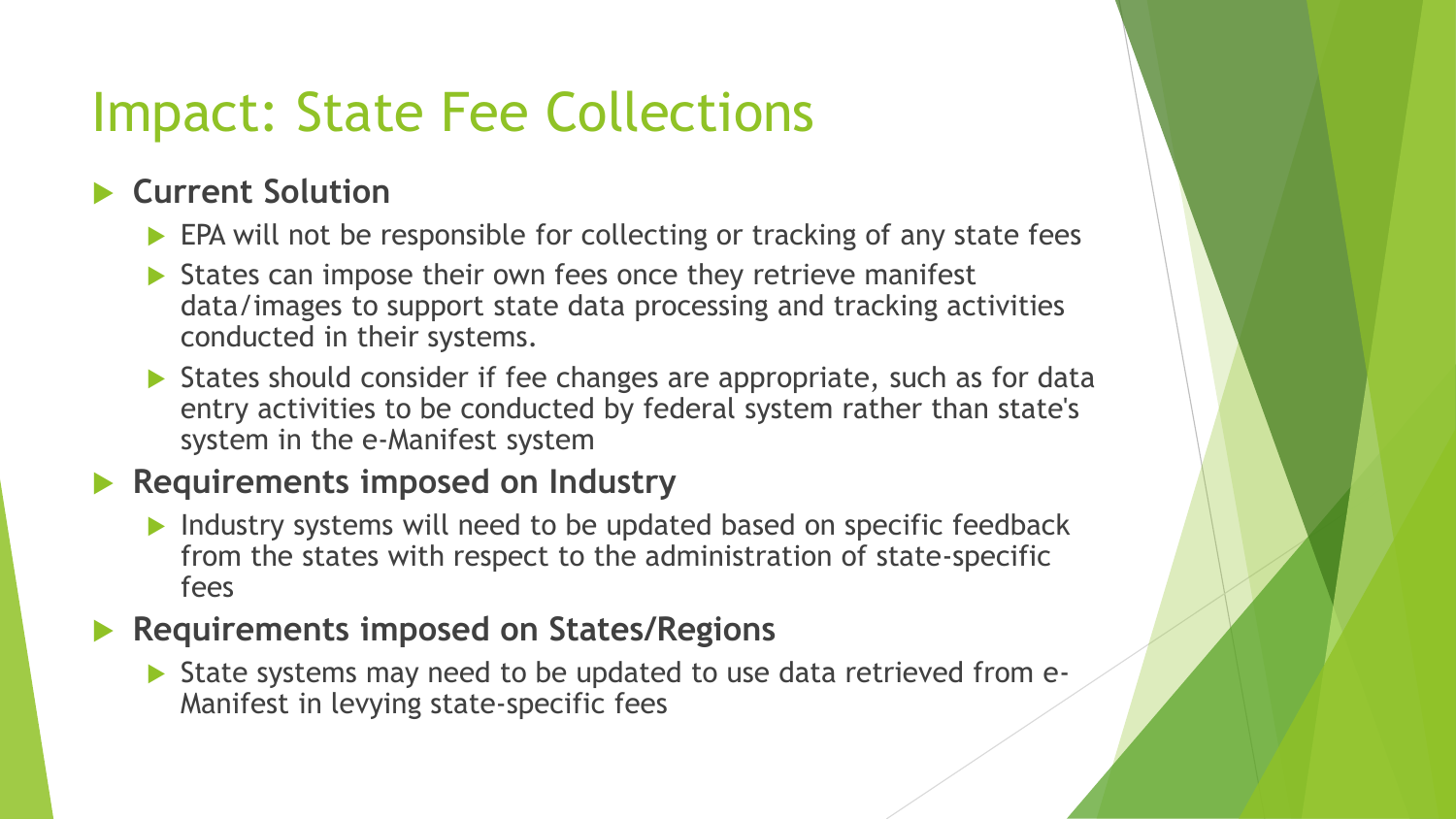# Impacts: Unknown Handler IDs

### **Current Solution**

- e-Manifest will include features to support searching for Handler ID information based on other Handler data (name, address, other business information)
- ▶ The system will not prevent the entry of an unknown Handler ID, but will:
	- $\triangleright$  Prompt the user for more information about the Handler
	- Make recommendations based on that information for partially matching known handlers
	- Request they verify the unknown Handler ID before submission
- If a user confirms that the unknown Handler ID and information are correct, the system will record the user entered information in the manifest and flag the entry for later follow-up by States and Regions

#### **Requirements imposed on Industry**

- ▶ Industry Partners will need to validate unknown Handler IDs against the information they can obtain in the field to ensure correctness to the best of their knowledge
- Industry Partners may be requested to provide further information as manifests are processed by EPA and the States when a manifest with an unknown Handler ID is submitted

#### **Requirements imposed on States/Regions**

- States/Regions will need to validate unknown Handler IDs against their data of Temporary, Emergency, and newly issued Handler IDs to ensure correctness
- As appropriate, States/Regions should enter these Handler IDs into RCRAInfo for future use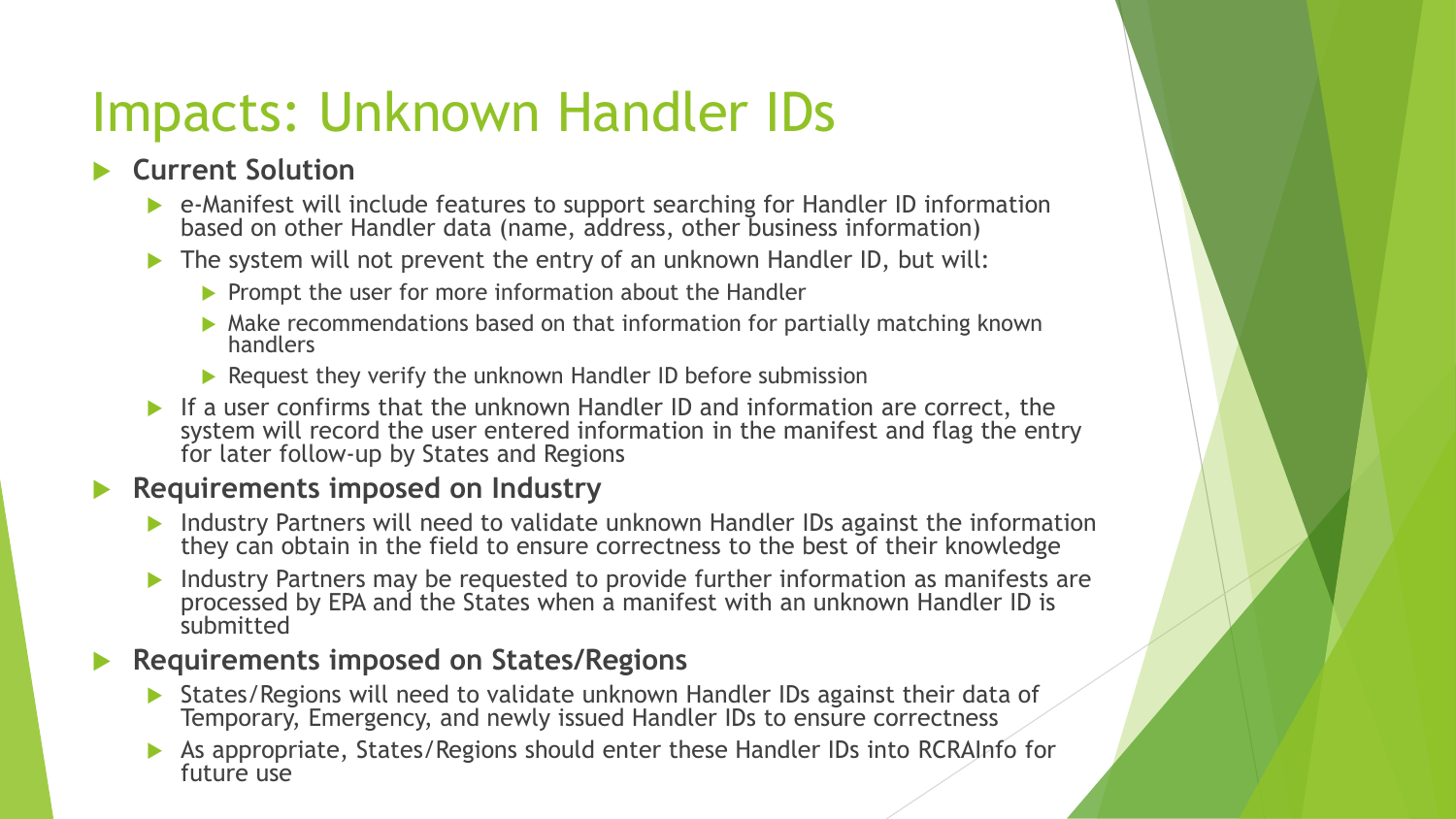# Impacts: States/Regions RCRA Memoranda of Agreement (MOAs)

### ▶ Current Solution

- States, Regions, and the EPA (as appropriate) will need to examine existing MOAs and determine what changes (if any) are required to accommodate the sharing of electronic manifest data
- ▶ Updated MOAs will need to be vetted and approved by the appropriate Region
- Requirements imposed on States/Regions
	- States/Regions will need to examine existing MOAs and update as necessary
	- States will need to work with Regions to have them approve any updated MOAs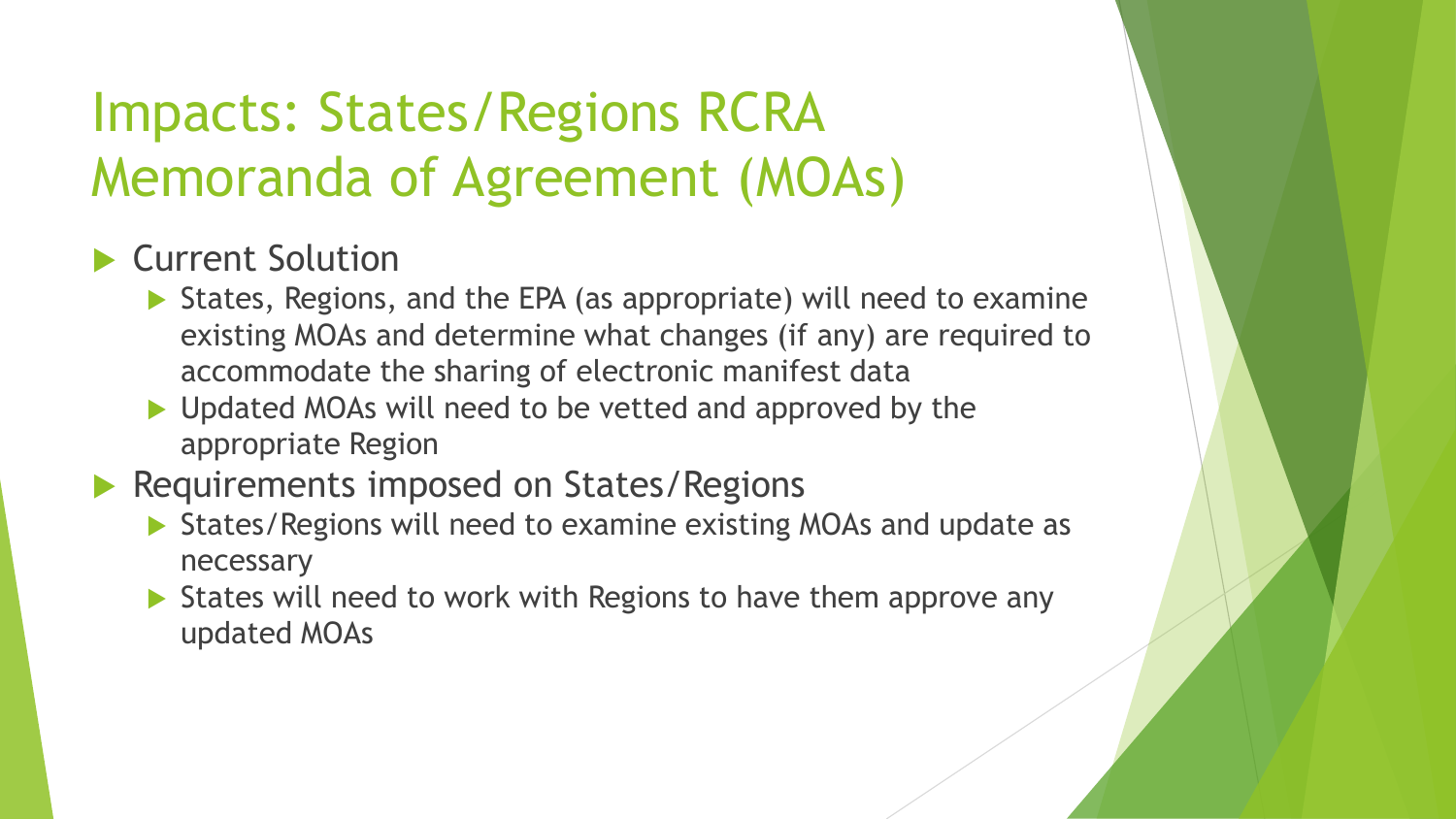### Update on e-Manifest User Fee Rule

**EPA issued proposed User Fee Rule on July 26, 2016** 

- **Proposed methodology for determining and revising** user fees, and
- ▶ Created process for publishing fee schedules to user community
- In response to proposal, we received 25 sets of public comments.
- First draft of final rule now under review with the workgroup
- Expect to issue final rule in December 2017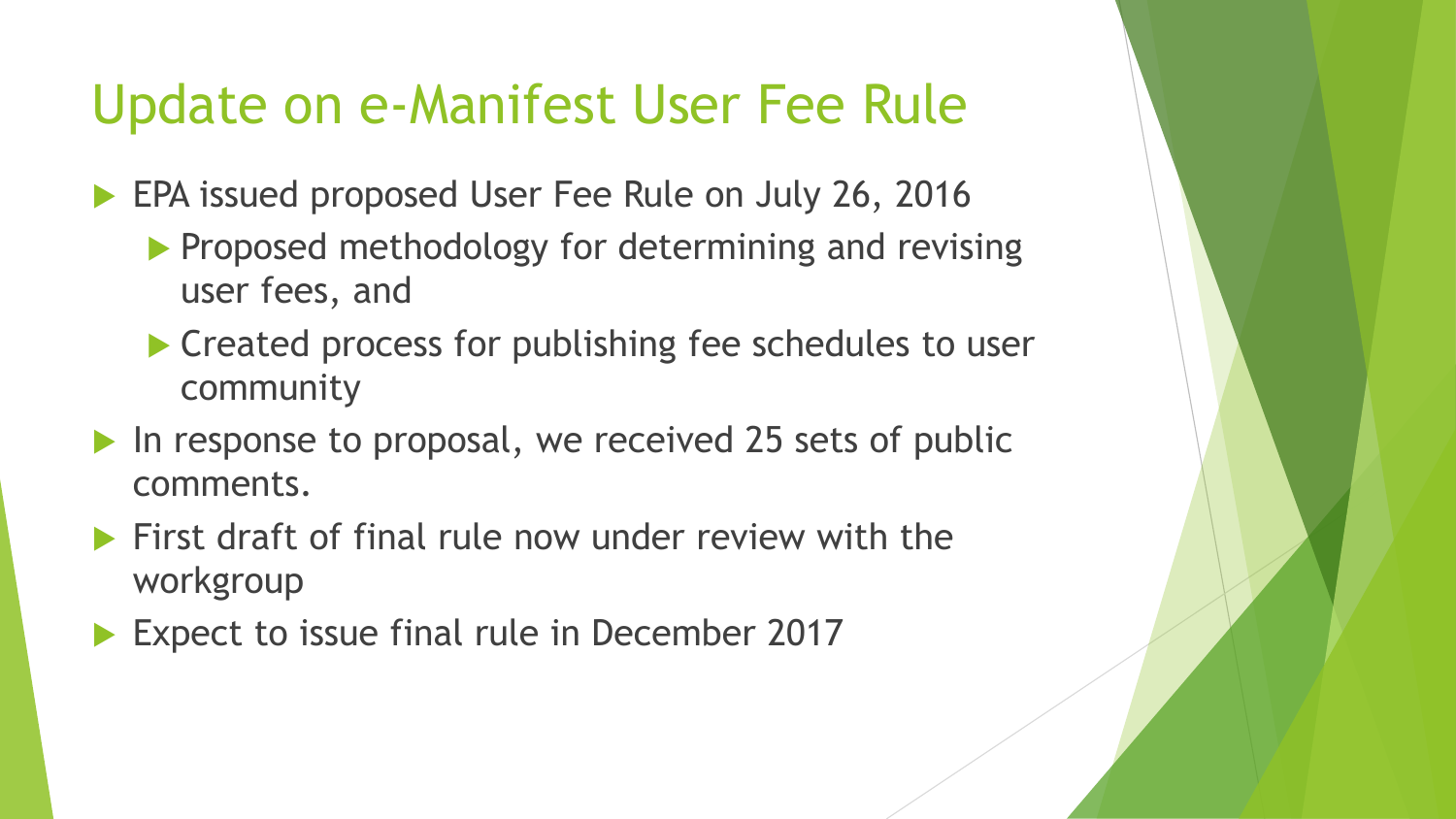### Key Regulatory Issues for Final User Fee Rule

- 1. Which manifest or data users will be charged fees?
- 2. Which transactions will be charged fees?
- 3. Should there be a Homeland Security based restriction on data disclosure?
- 4. Should the final rule determine if/when the fee formula pivots to more aggressive fees for paper manifest use?
- 5. What payment methods will be allowed?
- 6. What sanctions will be imposed for non-payment?
- 7. What process for resolution of fee disputes?
- 8. What should be the process for manifest data corrections?
- 9. What role is there for a "hybrid" or mixed paper and electronic manifest?
- 10. Should we prohibit facilities from submitting paper forms?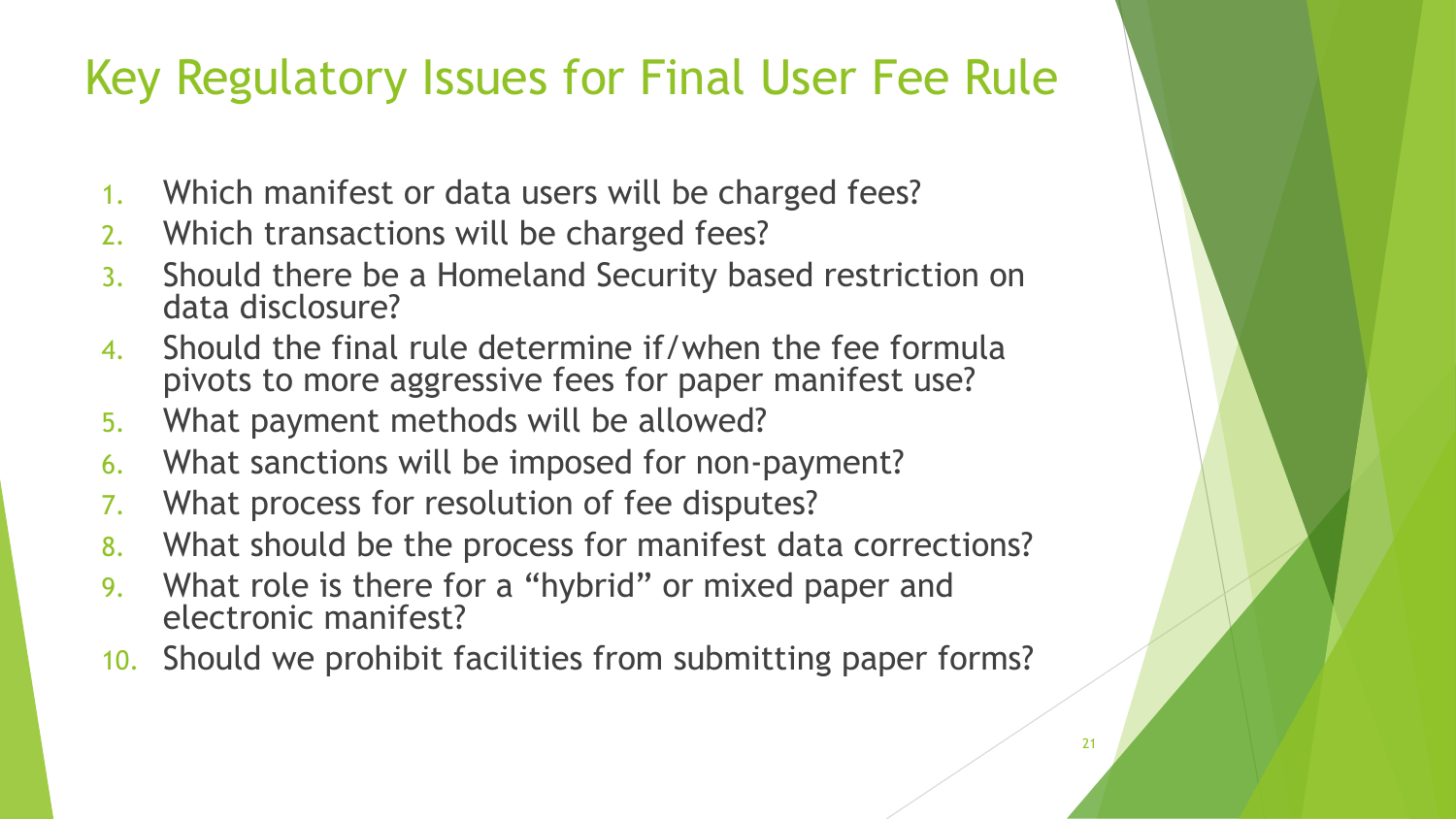## User Fee Rule Highlights

- Durable Fee Methodology with Differential Fee Formula:
	- "Durable" meaning we reuse the formula to periodically refresh the fees and we don't issue new regulation with every refresh
	- "Differential fee" meaning the formula keys on the marginal labor cost of processing each manifest type (electronic vs. paper) and assigns higher fees to paper manifest types
- ▶ Two-year refresh cycle for user fee schedules
	- **Formula allocates program costs across all manifests in use**
	- Formula to be re-run at two-year intervals with latest program cost and manifest usage numbers to determine new fee schedules
	- Adjusters built in to correct for inflation and imprecise manifest estimates
	- Fee Formula may pivot to become more aggressive for paper manifests if we do not see 75% electronic usage after four years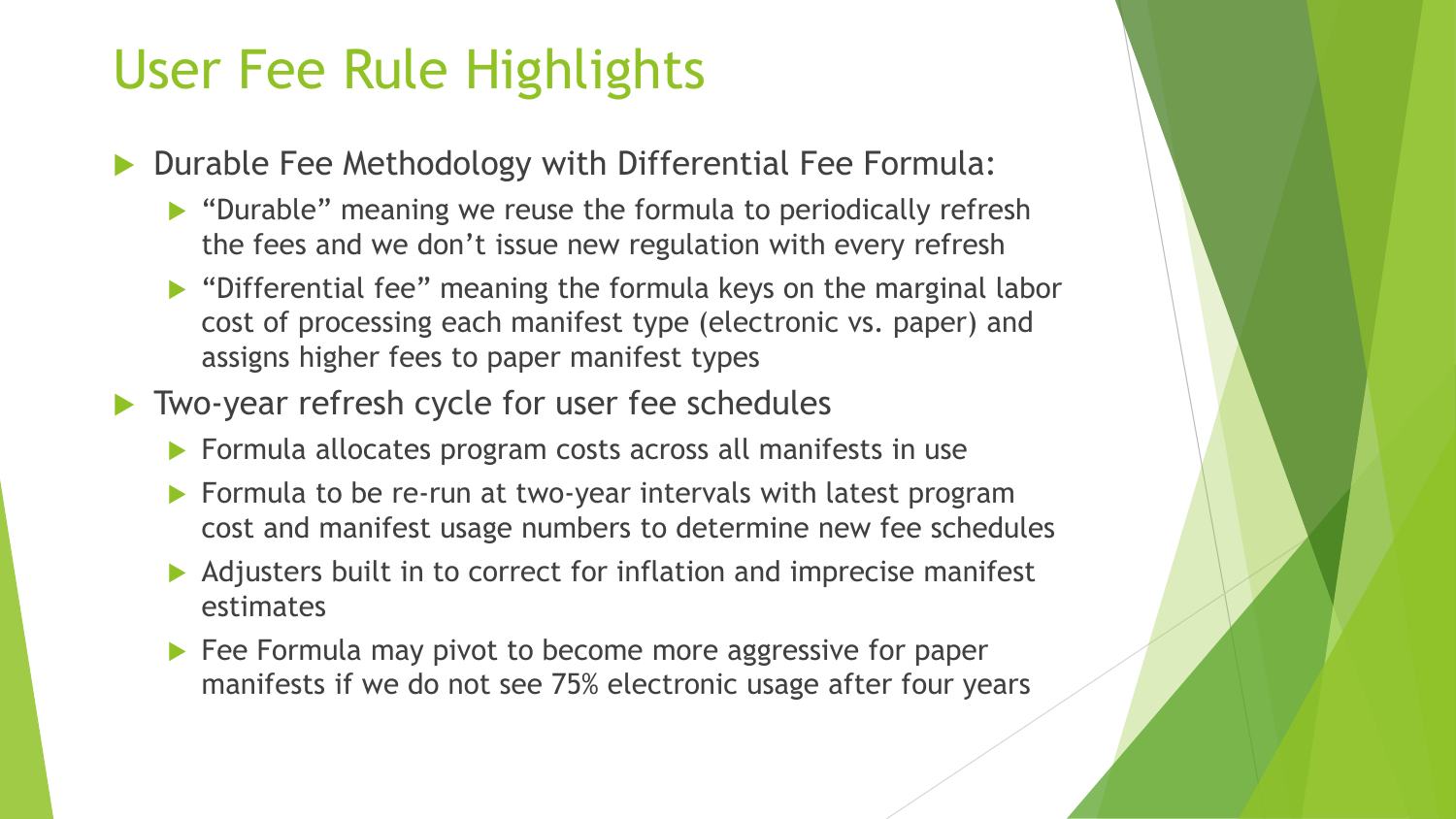# Highlights (continued)

- $\blacktriangleright$  Simplicity of fee collections is paramount:
	- Submission of final, signed manifest by receiving facility is the primary billable event in the system
	- $\triangleright$  No additional fees for continuation sheets, corrections to data, or for use of help desk
	- $\triangleright$  No collection of fees from generators or transporters
	- Export manifests not currently included in scope
- User fee rule provisions closely tied to phased implementation
	- Initial focus on TSDF participation and support for data uploads (XML) from paper manifests
	- Second phase aimed at outreach to generators
	- Initial support for "hybrid" or mixed paper/electronic manifests to aid generator's participation in e-Manifest
	- Considering phase-out of mailed manifest submissions to EPA
	- ▶ Considering eventual phase-out of most paper manifest usage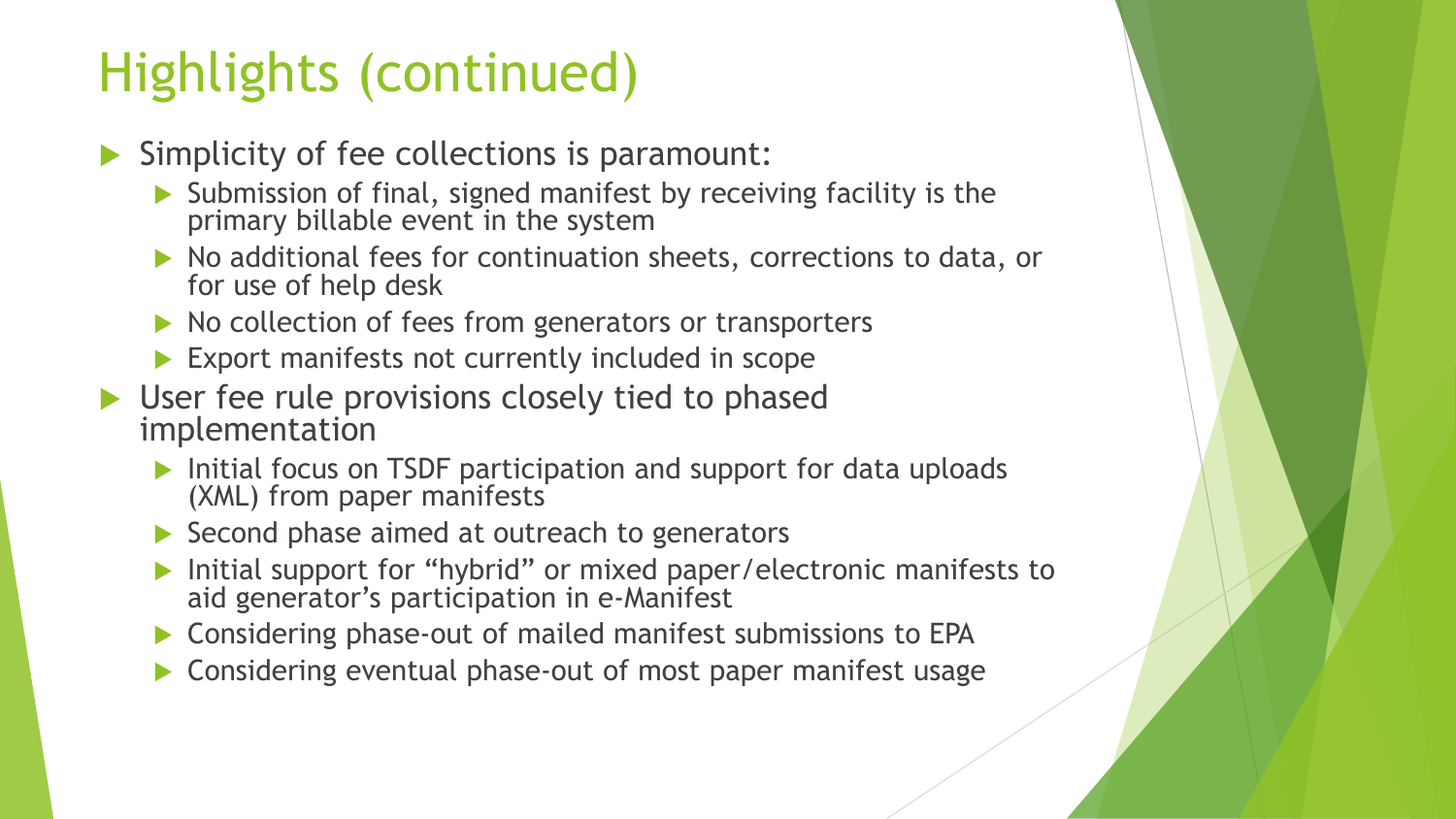## e-Manifest Advisory Board

- The Hazardous Waste Electronic Manifest Establishment Act, mandated the establishment of e-Manifest System Advisory Board**.**
- e-Manifest System Advisory Board is a federal advisory committee whose role is to provide independent, peer review, and advice to the Agency on operational activities, and functional matters related to e-Manifest.
- The Agency plans to publicly convene the Board approximately biannually.
- Official meeting minutes from the January Board meeting are available public docket at www.regulations.gov under DOCKET NUMBER: EPA–HQ–OLEM-2016- 0695.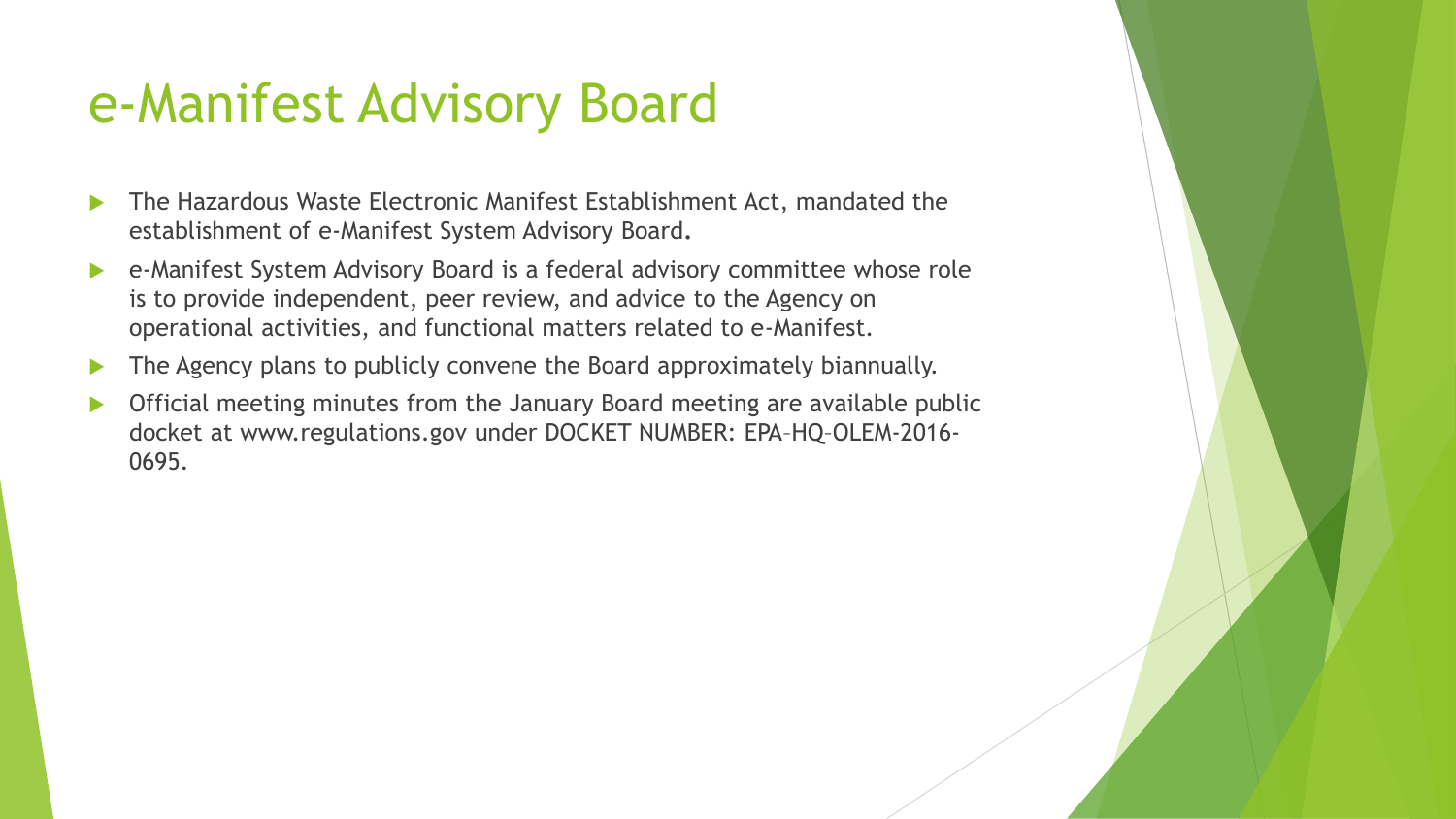# Update on e-Manifest Advisory Board

- **In January 2017, EPA held its first public meeting of** the Hazardous Waste Electronic Manifest System (e-Manifest) Advisory Board.
- The Advisory Board met to address critical policy and system development issues needing resolution prior to system launch.
- One key Advisory Board recommendation was that the Agency should work closely with the states and regions in advance of deployment to prepare the user community (especially generators).
- In response to the Board's recommendations, we have developed an e-Manifest Engagement Plan.
- Next Advisory Board meeting is scheduled for September 26-28, 2017 in Arlington, VA.

| <b>Board Member</b>  | Organization                                                   | <b>Sector</b>                                    |  |  |
|----------------------|----------------------------------------------------------------|--------------------------------------------------|--|--|
| Joshua Burman        | <b>Minnesota Pollution Control</b><br>Agency                   | <b>State Government</b>                          |  |  |
| Michael M. Hurley    | Massachusetts Department of<br><b>Environmental Protection</b> | <b>State Government</b>                          |  |  |
| John Ridgway         | Washington State Department<br>of Ecology                      | <b>State Government</b>                          |  |  |
| <b>Thomas Baker</b>  | Veolia North America,<br><b>Industrial Business</b>            | <b>Business and Industry</b>                     |  |  |
| Cynthia Walczak      | <b>MPS Group</b>                                               | <b>Business and Industry</b>                     |  |  |
| <b>Justin Wilson</b> | Wal-Mart Stores Inc.                                           | <b>Business and Industry</b>                     |  |  |
| Raj Paul             | Lochbridge                                                     | Expert in Business and<br>Information Technology |  |  |
| Robert Klopp         | Social Security Administration                                 | Expert in Business and<br>Information Technology |  |  |